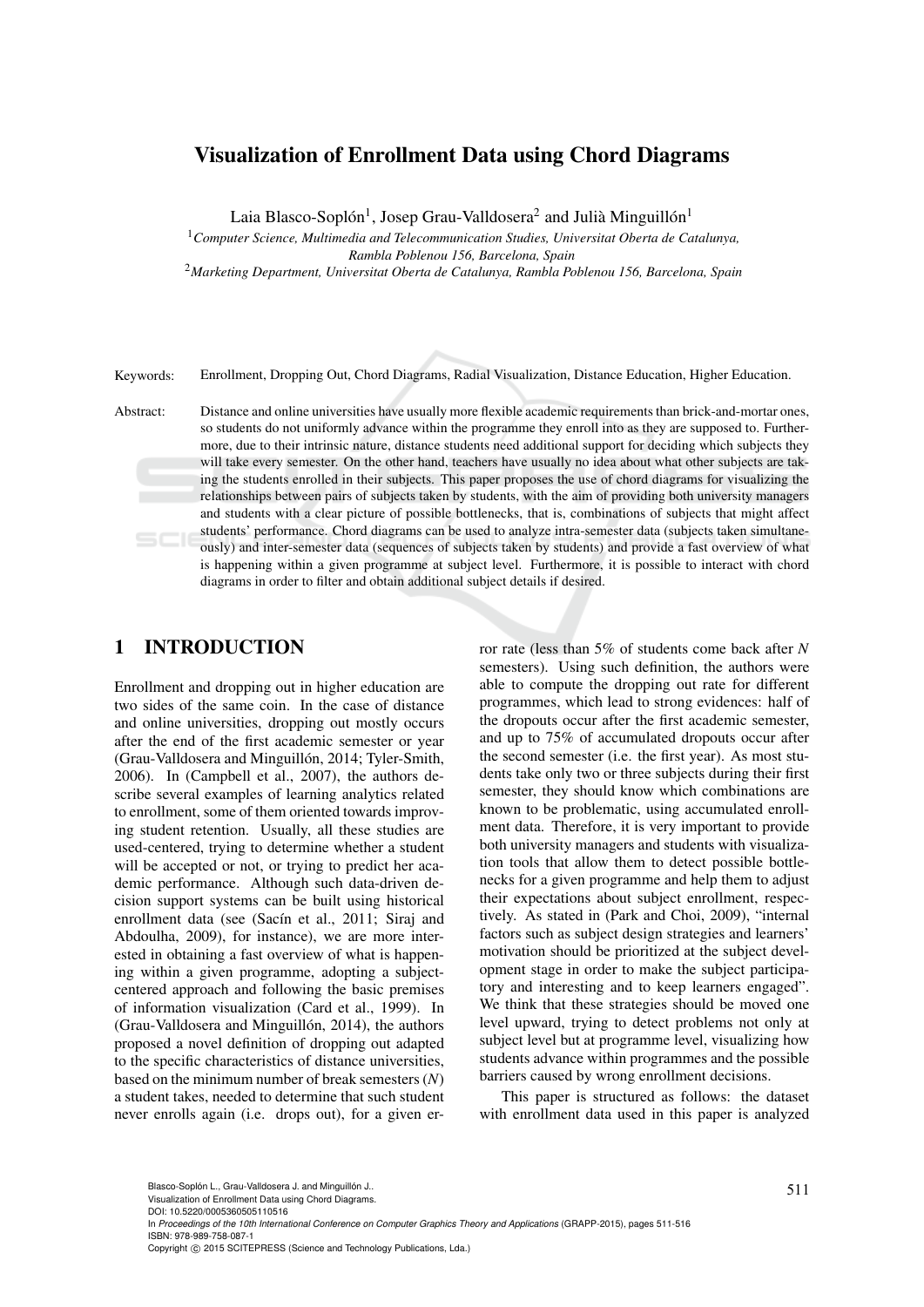| S |        |        |        | subjects |        |        |
|---|--------|--------|--------|----------|--------|--------|
|   | 01.001 | 01.079 | 01.003 | 01.004   | 00.010 | 00.002 |
| 2 | 01.005 | 01.006 | 01.007 | 01.078   | 01.009 | 00.003 |
| 3 | 01.080 | 01.021 | 01.086 | 01.020   | 00.004 | X.X    |
| 4 | 01.014 | 01.015 | 01.012 | 01.087   | 01.011 | X.X    |
| 5 | 01.018 | 01.019 | 01.016 | 01.022   | X.X    | X.X    |
| 6 | 01.008 | 01.023 | X.X    | X.X      | X.X    | X.X    |

Table 1: subjects and degree plans for the Economics programme.

in Section 2. Section 3 proposes the use of chord diagrams for visualizing subject relationships with respect to enrollment. Finally, conclusions and future work are stated in Section 4.

### 2 ENROLLMENT DATA

The dataset used in this paper is taken from Universitat Oberta de Catalunya (UOC) academic databases. Only valid enrollments have been included, i.e. ones that have been formalized and paid for, thus excluding enrollments that were subsequently canceled. As we are just exploring the possibility of using chord diagrams for visualizing relationships between subjects, we have chosen the largest programme amongst all available data, i.e., students enrolled into Economics between Spring 1999 and Spring 2011, containing data about 21792 students and 501 different subjects, giving a total of 328467 subject enrollments during 25 consecutive semesters.

Table 1 shows the expected sequence of subjects for the Economics programme. It is supposed to be finished in 6 semesters (3 years), taking 6 subjects every semester. Here x.x means subjects chosen from a pool of optional subjects or from other programmes. This structure is only a recommendation, so students can take subjects in any order and number. Actually, the only requirement is subject 00.010 (a basic subject on online competencies) which is mandatory for all students during the first semester. A more complete version of Table 1 is what students have before they decide which subjects they will enroll into, including information about each subject. As expected, due to the nature of distance students (most of them have a full-time work, family responsibilities, and so), they usually do not enroll into a complete semester (*i.e.* 6 subjects), but fewer. Furthermore, they do not even follow the predetermined order of subjects, that is, they can enroll into subjects from the second semester without having taken subjects from the first one. Therefore, the concept of cohort is completely undermined.

Table 2 partitiones students according to the number of subjects (*C*) they enroll into, as well as the

| $\mathcal{C}$  | 1st Sem. | Pass  | 2nd Sem. | Pass  |
|----------------|----------|-------|----------|-------|
| $\Omega$       |          | 6069  |          | 3924  |
| 1              | 814      | 3155  | 1289     | 2641  |
| $\overline{c}$ | 5518     | 5190  | 5760     | 4284  |
| 3              | 9451     | 5102  | 5286     | 3367  |
| 4              | 4181     | 1692  | 2557     | 1450  |
| 5              | 1130     | 388   | 929      | 463   |
| 6              | 521      | 150   | 354      | 167   |
| 7 or more      | 177      | 46    | 181      | 60    |
| Total          | 21792    | 15723 | 16356    | 12432 |
| Mean           | 3.073    | 1.78  | 2.873    | 1.888 |
| Median         | 3        | 2     | 3        | 2     |
| 1st-3rd Os.    | [1,4]    | [0,3] | [1,3]    | [1,3] |

number of subjects they successfully pass. Notice that students take more subjects in average during the first semester than during the second one. This could be a sign that students learn to regulate their learning process by narrowing their enrollment once they have acquired the experience of being online learners. As stated in (Kiernan et al., 2004), the process of becoming a good "e-learner" depends not only on the student herself but also on the institutional support, so the more information the learners have, the better decisions they might take.

On the other hand, Table 2 shows also that, in the first semester, most students fail to pass all subjects they enrolled into. Preliminary results show that the most important variable for predicting dropping out after the first semester is the number of subjects successfully taken, so adjusting the number of subjects taken during the first semester becomes a key issue, for both the institution and the students. One of the main differences between brick-and-mortar universities and distance ones is that the latter have more flexible requirements: no minimum enrollment, possibility of taking one or more consecutive semester breaks, and so. But, are students following the institutional recommendations? We propose to analyze the subjects taken by students, in order to determine the most common subject combinations and try to visually detect any relationship with the fact of passing or not a subject. We call this "intra-semester analysis". We are also interested in analyzing how students advance within a given programme, that is, which subjects they will enroll in the next semester according to the results of the preceding one. We call this "intersemester analysis".

#### 2.1 Intra-semester Analysis

Table 3 shows the most popular subjects taken by students in their first academic semester. From the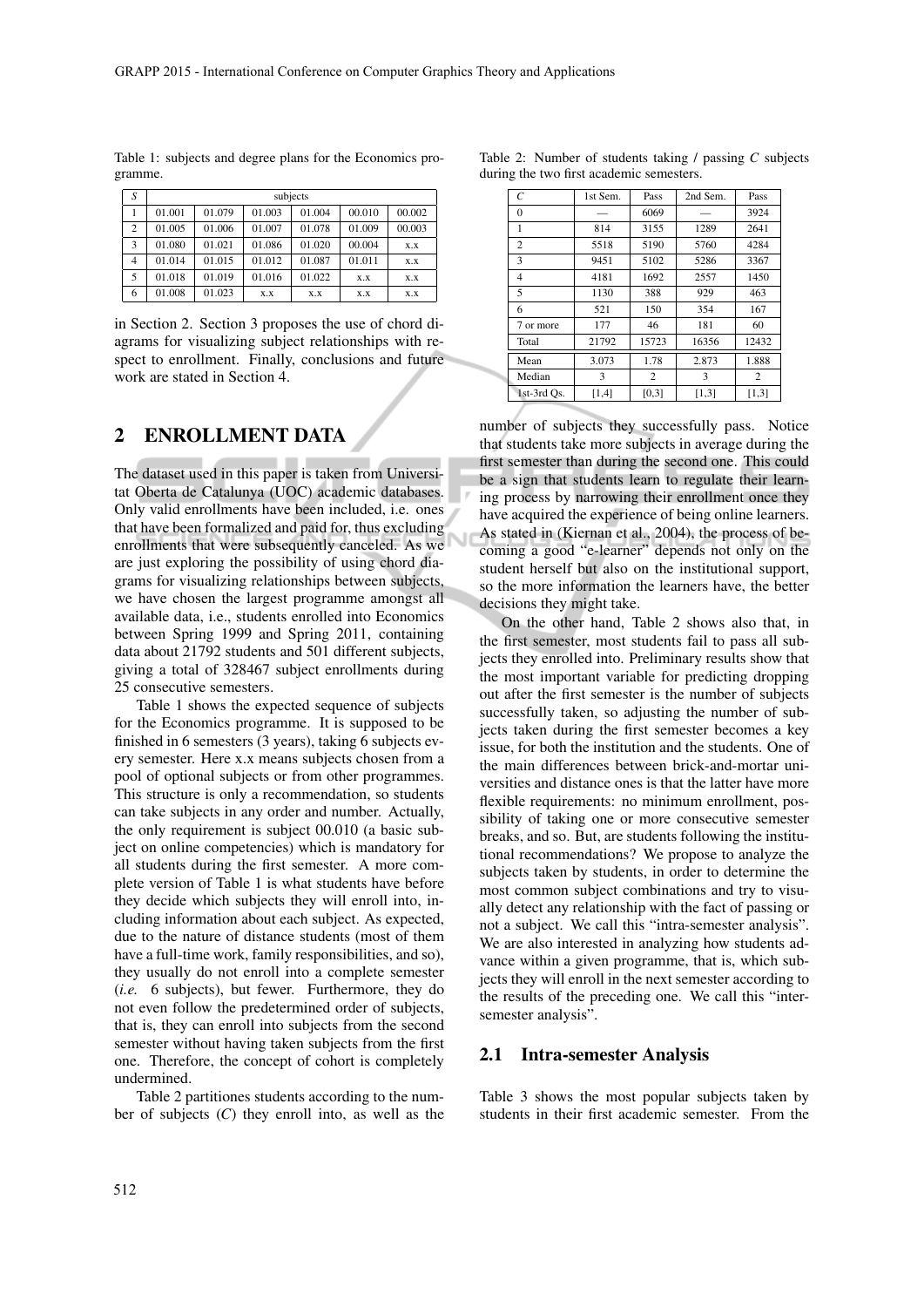| Rank           | subject   | N        | Pass     | Acum. | Pct.      |
|----------------|-----------|----------|----------|-------|-----------|
|                | 00.010    | 15229    | 10500    | 15229 | 69.9%     |
| $\overline{c}$ | 01.001    | 7433     | 4519     | 17566 | 80.6%     |
| 3              | 01.079    | 6662     | 3481     | 18528 | 85.0%     |
| $\overline{4}$ | $01.005*$ | 6615     | 3698     | 19328 | 88.7%     |
| 5              | 00.002    | 4654     | 2621     | 19795 | $90.8 \%$ |
|                |           | $\cdots$ | $\cdots$ |       | $\cdots$  |
| 10             | $01.009*$ | 1432     | 756      | 20790 | 95.4%     |
|                |           | $\cdots$ | $\cdots$ |       | $\cdots$  |
| 18             | $01.020*$ | 527      | 233      | 21562 | 98.9%     |

Table 3: Number of students (*N*) taking / passing a given subject the first academic semester sorted by popularity.

total pool of 501 possible subjects, students choose only among 128, following a long-tail distribution. Roughly, 90% percent of the students take at least one of the first five most popular subjects, 95% of the students take one of the first ten most popular subjects and 99% take one of the first eighteen. These will be the subjects selected for the visualization using chord diagrams, in order to see whether the density of the graph is appropriate enough to include as much as information as possible without being too complex. Notice also that there are students enrolling into subjects that are not supposed to be taken during the first academic semester (those marked in Table 3 with <sup>∗</sup> ). This is a typical situation in distance universities where students are not compelled to enroll a predetermined set of subjects.

Table 4 reproduces the same analysis but for the most popular subjects taken in the second academic semester. Notice that in this case, "second" has a more complex definition, as we take into account breaks taken by students. For instance, if a student takes a break during her second semester, the next semester she is taking a subject is used as her second one. Notice also that, as some students drop out after the first semester, the number of students is smaller (16356). Compared to Table 3, the accumulated percentage of students taking one of the most popular subjects grows more slowly. In fact, students choose among 181 subjects out of the total pool of 501, so the number of possible combinations is larger than in the first academic semester. Therefore, in order to analyze the same percentage of students (90%, 95% and 99%) it is necessary to include more subjects in the visualization (12, 16 and 24 respectively).

This analysis can be repeated for the third and further semesters. In summary, in the third semester, at least one of the 15, 18 and 26 most popular subjects is taken by the 90%, 95% and 99% of the total students (13718) from a pool of 200 subjects. In the fourth semester, figures are 16, 20 and 30 respectively, for a total of 11831 students and 191 different subjects. Notice that 30 different subjects generate  $\binom{30}{2}$  differ-

| Rank           | subject   | N    | Pass     | Acum. | Pct.     |
|----------------|-----------|------|----------|-------|----------|
| 1              | 01.005    | 4022 | 2470     | 4022  | 24.6%    |
| $\overline{c}$ | 01.006    | 3704 | 2699     | 6611  | $40.4\%$ |
| 3              | 01.079*   | 3369 | 2005     | 8670  | 53.0%    |
| 4              | $01.001*$ | 3362 | 2135     | 10266 | 62.8%    |
| 5              | 01.078    | 2942 | 2247     | 11172 | 68.3%    |
|                |           |      | $\cdots$ |       |          |
| 12             | $00.002*$ | 1827 | 1087     | 14810 | 90.5%    |
|                |           |      |          |       |          |
| 16             | $00.004*$ | 1299 | 1059     | 15665 | 95.8%    |
|                |           |      | $\cdots$ |       |          |
| 24             | $01.012*$ | 481  | 333      | 16185 | 99.0 $%$ |

Table 4: Number of students (*N*) taking / passing a given subject the second academic semester sorted by popularity.

|  |                          | Table 5: Most popular combinations of subjects taken in |  |  |
|--|--------------------------|---------------------------------------------------------|--|--|
|  | consecutive enrollments. |                                                         |  |  |

| subject | 01.005 | 01.006 | 01.079 | 01.001 | 01.078 |
|---------|--------|--------|--------|--------|--------|
| 00.010  | 3230   | 3026   | 2533   | 2654   | 2061   |
| 01.001  | 1915   | 1711   | 1473   | 898    | 1447   |
| 01.079  | 1597   | 1434   | 1048   | 1166   | 1775   |
| 01.005  | 1075   | 1398   | 1178   | 1321   | 886    |
| 00.002  | 915    | 807    | 725    | 767    | 644    |

ent combinations (i.e. 435), which is probably a figure too large for visualization purposes. Therefore, in the following sections we will use the 95% level for visualizing relationships between subjects.

#### 2.2 Inter-semester Analysis

In this case we are interested in analyzing the sequence of subjects taken by students, that is, what subjects they enroll into once they know the results of the previous semester. Usually, when a student fails to pass a subject, she is more likely to enroll into such subject again the next semester, altogether with other new subjects, following (or, unfortunately, not) the recommendations given by the university (Table 1).

Table 5 shows, for each subject in the first semester (rows), the number of students that take a specific subject the second semester (columns), for the first five most popular subjects each semester. Only 65.3% of the 16356 students take one of these 25 combinations. In order to represent the 95% of students' enrollments, this table should have at least, 10 rows  $\times$  16 columns, which is clearly unwieldy.

### 3 VISUALIZING ENROLLMENT **DATA**

Visualizing large volumes of data is not a trivial problem, specially when several dimensions are involved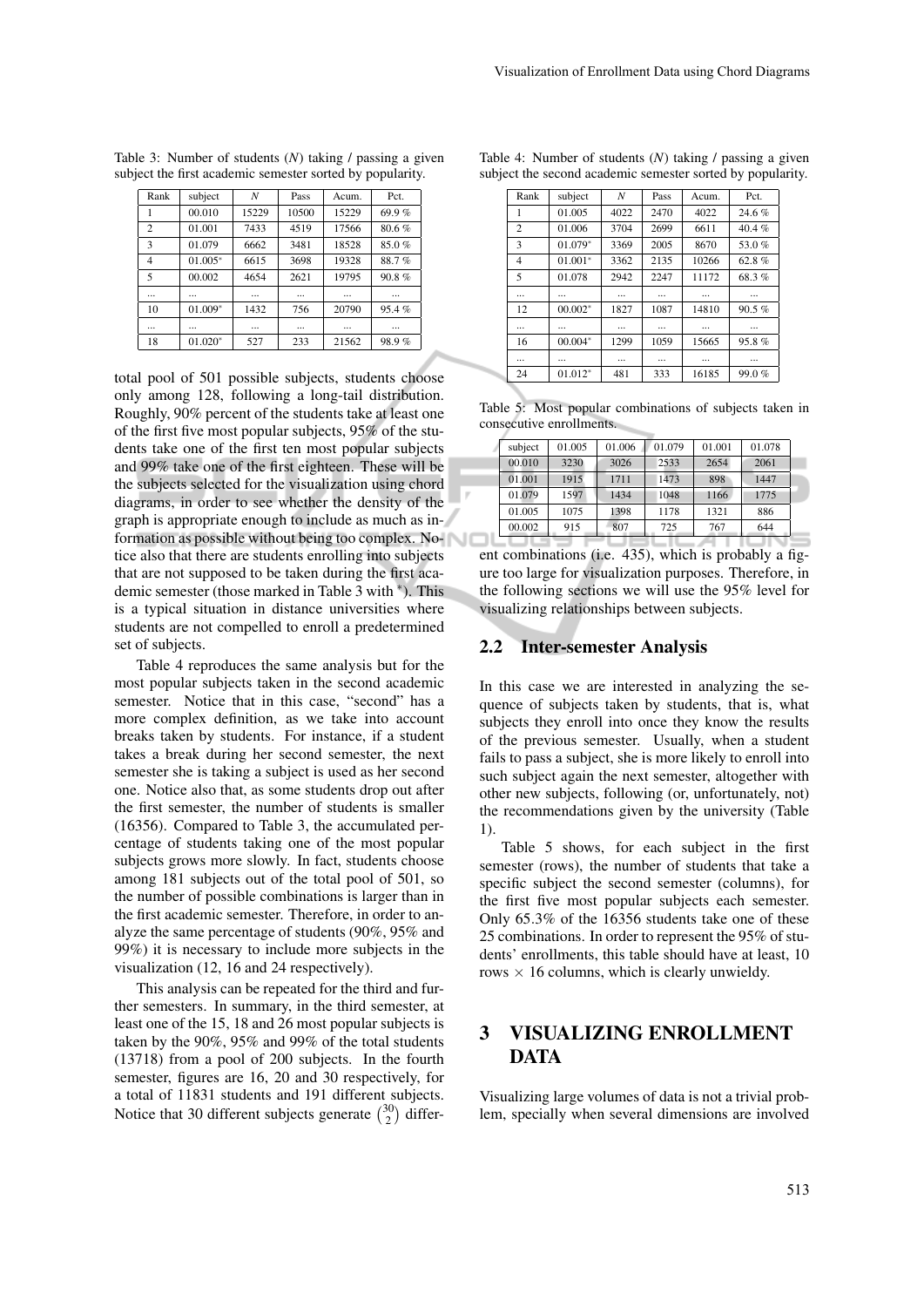

Figure 1: Example of chord diagram.

(temporal, relationships among elements, and so). As stated by (Shneiderman, 1996), it is very important to find the appropriate visual representations of different types of relationships between data entries. Among the huge amount of possibilities (see (McCandless, 2009; Yau, 2011)), we have chosen to explore radial visualizations (Draper et al., 2009) as they are well suited for describing relationships between hierarchical data. We will focus in visualizing adjacency edges (i.e. relationships between subjects), following the approach described in (Holten, 2006), as well as considering the e-learning visualization context (Gómez-Aguilar et al., 2010).

### 3.1 Chord Diagrams

In the light of the results described in the previous section, we propose to use chord diagrams for visualizing both intra-semester and inter-semester data (not included due to paper length restrictions). A chord diagram is composed by segments, namely nodes and chords. Nodes are arranged radially, drawing thick curves (*i.e.* chords) between them. The thickness of the curve encodes the frequency of a given aspect between the two connected nodes. In our case, each node is a subject, the more students take a subject, the bigger the node is, while chords between nodes represent the number of students taking both subjects at the same time.

For building chord diagrams we used D3.js, a Javascript library for manipulating data (Bostock et al., 2011). The aspect of a chord diagram is determined by the following variables: the number of subjects *N*, a vector of *N* elements containing several attributes for each subject (in our case, number of students and success rate, which will determine node size and color respectively), a  $N \times N$  adjacency matrix containing elements in the form of  $N^{ij} = N_{00}^{ij} + N_{01}^{ij} + N_{10}^{ij} + N_{11}^{ij}$  where  $N^{ij}$  is the num-



Figure 2: Relationships between the 10 most popular subjects in the first academic semester.

ber of students simultaneously taking subjects *i* and *j* and subscripts describe the  $2 \times 2$  matrix containing the number of students failing/passing (0/1) each subject respectively. Due to printing restrictions, chord diagrams are shown here using gray tones only. Interactive chord diagrams use color for increasing the ability of discovering patterns: success rate  $[0,1]$  is mapped to a continuous [red, green] interval (containing yellow). Such interval could be quantized into three bins  $[0, a)$ ,  $[a, b)$  and  $[b, 1]$   $(a < b)$  representing "under average", "average" and "above average", respectively. More complex coloring strategies could be designed as well, specially when visualizing subject combinations as chords.

### 3.2 Visualization of Intra-semester Data

Figure 2 shows the generated chord diagram for the data described in Table 3, for the 10 most popular subjects of the first semester. We have used  $a = 0.4$ and  $b = 0.6$  for quantizing node colors. subjects are in clockwise order according to the number of students taking each subject. On the other hand, Figure 3 reproduces the same visualization for the 16 most popular subjects of the second semester. In this case we show only the chords starting from a particular subject, as an example of the interaction described in Section 3.4. The complexity of these diagrams with 10 and 16 subjects is quite high, so 90% will be probably a better level for exploration purposes, including more subjects dynamically if desired.

#### 3.3 Visualization of Inter-semester Data

In this case we will think of chord diagrams as having two halves: the left one contains the subjects from the first semester, while the right one contains the sub-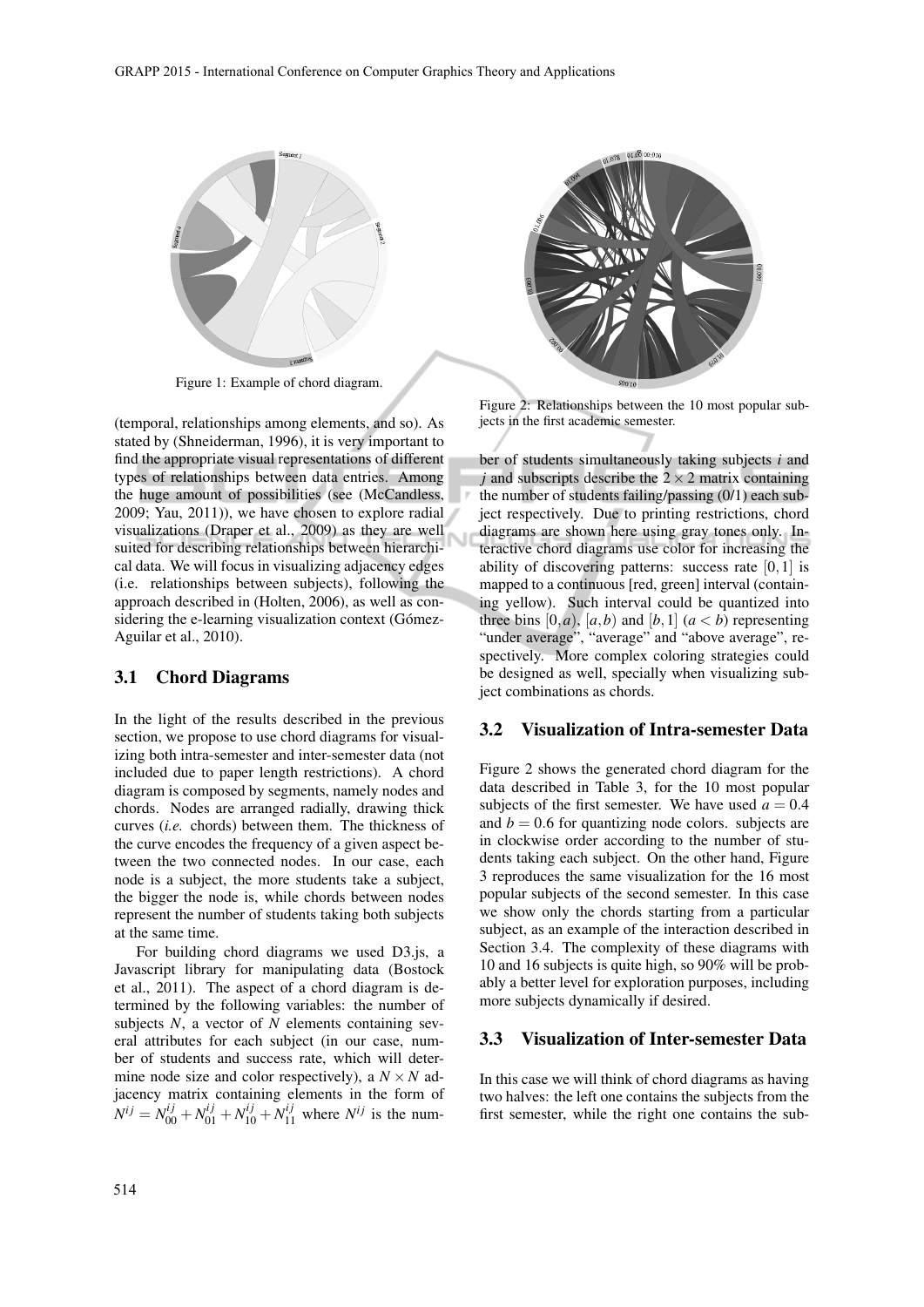

Figure 3: Relationships between the 16 most popular subjects in the second academic semester, showing some data only for a given subject.

jects from the second one. Obviously some subjects can be repeated in both halves (i.e. students taking the same subject again), but no chords will be drawn between subjects on the same half. Actually, it is like visualizing a bipartite graph but maintaining the same metaphor. Segment width and color follow the same rules described in the previous sections. Chord width is determined by the number of students taking one subject from the right half after having taken one from the left one. Chord color can be determined by the percentage of students successfully passing both subjects, showing dangerous/suitable subject enrollment sequences. Figure 4 shows the chord diagram generated with the data in Table 5. This diagram could also be created trying to reproduce the institutional recommendations (Table 1), including one more subject every semester, in order to see reality compared to the predetermined programme sequence. Nevertheless, as some of the most popular subjects in the second semester are from the first one (because students have not taken them yet or they have but failed to do so), the number of subjects should be larger in the right half of the chord diagram, increasing its complexity.

### 3.4 Adding Interaction

Following Shneiderman's mantra, "overview first, zoom and filter, then details on demand" (Shneiderman, 1996), we can use the possibilities of D3.js to add some interaction to chord diagrams. While the basic chord diagram (as shown in Figure 2) would be the first task ("overview"), it is possible to move forward the second task ("zoom and filter") and the third one ("details on demand") using the following approach:

• "zoom and filter": if the user moves the cursor (i.e. the mouse) over any segment, only those



Figure 4: Relationships between the 5 most popular subjects each semester seen as consecutive enrollments.

- other segments directly connected to such segment are visualized, the rest are filtered out by fading. Therefore, if the user moves the cursor over a node, only the node and the chords connecting such node to other nodes are visible. On the other hand, if the user moves the cursor over a chord, only that chord and the two nodes connected by such chord are visible. Zoom can help users to perform the "filter" task for small segments.
- "details on demand": if the user selects (i.e. by clicking) any segment, a small window containing information about such segment is displayed. If the segment is a node, data about such subject is displayed, namely its code, name, academic semester, percentage of students passing it and percentage of students taking it for second and further times. If the segment is a chord, the percentage of students taking the two subjects simultaneously (or consecutively) as well as the  $2 \times 2$ matrix with the pass/fail rates are shown.

## 4 CONCLUSIONS

Enrollment in educational institutions with flexible requirements (such as distance and online universities) does not follow uniform patterns with respect to the subjects each student enrolls into or with respect to the recommended sequence proposed by the institution. The concept of cohort (students taking the same subjects and advancing within a programme at the same pace) is completely unsuitable. Students get scattered between semesters, so their only nexus are subjects taken simultaneously. Therefore, programme planning becomes a complex issue involving large ta